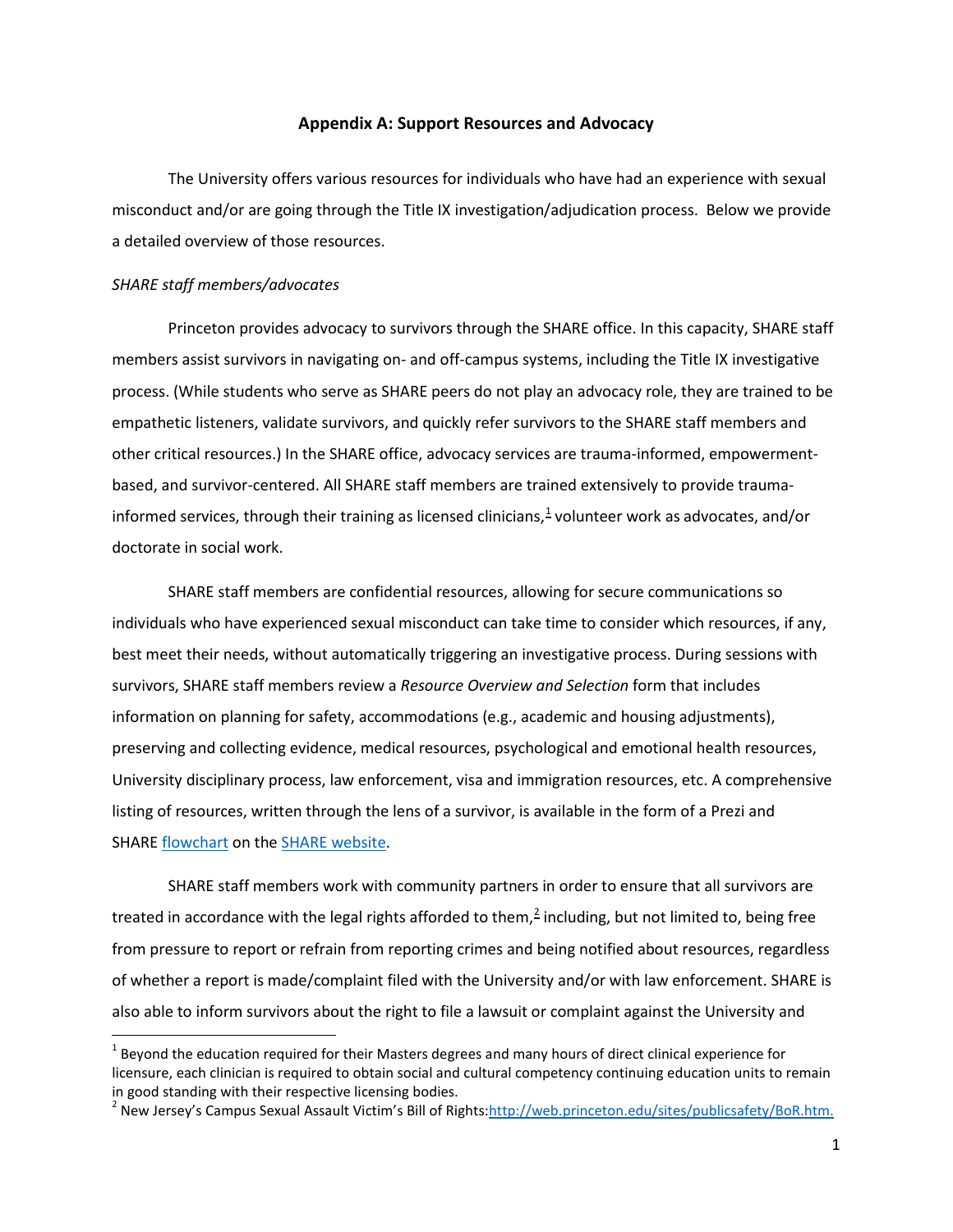do not serve as formal advisers during Title IX investigations,<sup>[3](#page-1-0)</sup> nor do they draft documents or otherwise provide specific resources to assist in these processes. As confidential resources, SHARE staff members "represent" the complainant. However, they may review documents and help the complainants process their experiences.

 of power and agency. For some, that means pointing them in the right direction of additional resources, while others prefer a higher degree of support (scheduling appointments, communicating on a client's SHARE staff members work to create the conditions that permit survivors to reclaim their sense behalf, $4$  and/or accompaniment to meetings). Once the initial decisions are made, SHARE staff members continue to provide support to clients to the extent desired by the client. SHARE staff members rotate on-call duty to ensure coverage 24 hours a day, 365 days a year.

#### *Other confidential resources*

l

[resources,](https://sexualmisconduct.princeton.edu/resources-reporting/resources) who are not obligated to report information that is provided to them. This allows individuals to explore their options in a non-pressured environment while they make informed decisions. There may be exceptions in cases involving child abuse, imminent risk of serious harm, emergent hospitalization, or a court order. While other confidential resources including CPS, medical practitioners at University Health Services (UHS), the Ombuds Office, Carebridge, and the Office of Religious Life chaplains, are available to assist students, only the SHARE Office provides advocacy in the form of In addition to the SHARE Office, campus community members have access to other [confidential](https://sexualmisconduct.princeton.edu/resources-reporting/resources)  assistance with accommodations or other procedural supports. Womanspace is an additional offcampus confidential resource available to people of all genders.

*Guidance provided by the Office of Gender Equity and Title IX Administration* 

 them – regardless of whether they choose to participate in a formal investigation. This includes Individuals who seek assistance from the Office of Gender Equity and Title IX Administration (Title IX Office) are provided with information regarding options and resources that are available to information regarding confidential resources, academic and housing accommodations, No Communication and No Contact Orders, reporting to law enforcement, and reporting to the University.

<span id="page-1-0"></span> $3$  As confidential resources, the SHARE Office, Counseling and Psychological Services (CPS), and the chaplains in the complainants and respondents to have multiple types of support as they navigate the Title IX process. Therefore, Office of Religious Life are designed to provide specific types of services to students (i.e., advocacy, psychological, and pastoral, respectively). The University seeks to preserve these unique relationships, and intends for confidential resources do not serve as Title IX Advisers; however, they can and do continue to provide additional support to students throughout these processes.<br><sup>4</sup> SHARE staff members are able to communicate on behalf of a client when authorized to do so through a written

<span id="page-1-1"></span>release.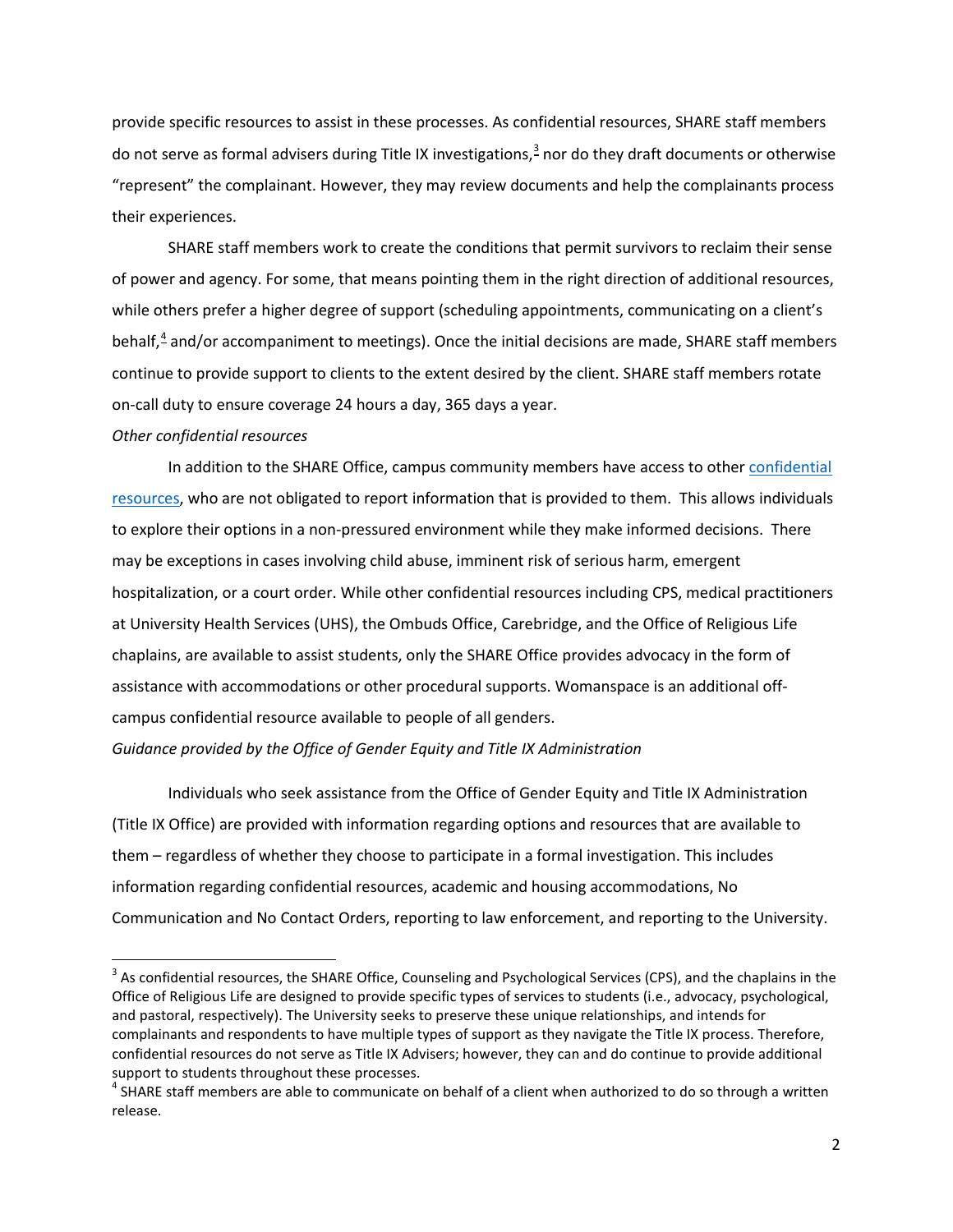While the Title IX Office typically does not facilitate accommodations directly, parties are referred to the appropriate resources (e.g., housing requests are handled by the Directors of Student Life or Graduate School administrators, academic accommodations are handled by the residential college deans and Graduate School deans, etc.). Complainants and respondents<sup>5</sup> who participate in formal investigations are encouraged, verbally and in writing throughout the process, to seek assistance from confidential resources and Title IX advisers.

 Complainants who choose to participate in formal investigations meet in person with the Director of Gender Equity and Title IX Administration ("Director"), at which time they are provided with accompanied by SHARE staff at these introductory meetings (SHARE staff do not participate further in a detailed description of the investigatory and adjudicatory process. Many complainants choose to be the investigatory/adjudicatory process). Respondents are also invited to meet with the Director regarding the process.

and respondents via email (including links to th[e Sex Discrimination and Sexual Misconduct policy](https://sexualmisconduct.princeton.edu/policy) and steps and online policy information when they receive the case file and Notice of Allegations (midway Information regarding the investigatory and adjudicatory process is provided to complainants information regarding [choosing an adviser\)](https://sexualmisconductinvestigations.princeton.edu/information-parties/choosing-adviser), as well as orally at the outset of their interviews with the investigatory panel. The parties are again provided with detailed written instructions regarding next through the investigation), and they receive additional written instructions at the conclusion of the fact finding portion of the investigation.

#### *University Title IX Advisers*

**.** 

 University Title IX Advisers provide general support to the complainant or respondent during a Title IX investigation (witnesses are not entitled to Advisers). The Title IX Adviser may be copied on attend any interview or meeting connected with the disciplinary process; however, the Adviser may not correspondence between the Title IX Office and the complainant or respondent; however, the Title IX Adviser may not act as a proxy for/on behalf of the complainant or respondent. The Title IX Adviser may actively participate in interviews – e.g., the Adviser may not answer questions posed to a party.

 At the outset of every Title IX investigation, parties are provided with a link to information regarding the role of Title IX Advisers and a list of University administrators who have been trained to

<span id="page-2-0"></span> $<sup>5</sup>$  A complainant is an individual who alleges a violation of the sexual misconduct policy. A respondent is an</sup> individual alleged to have violated the policy.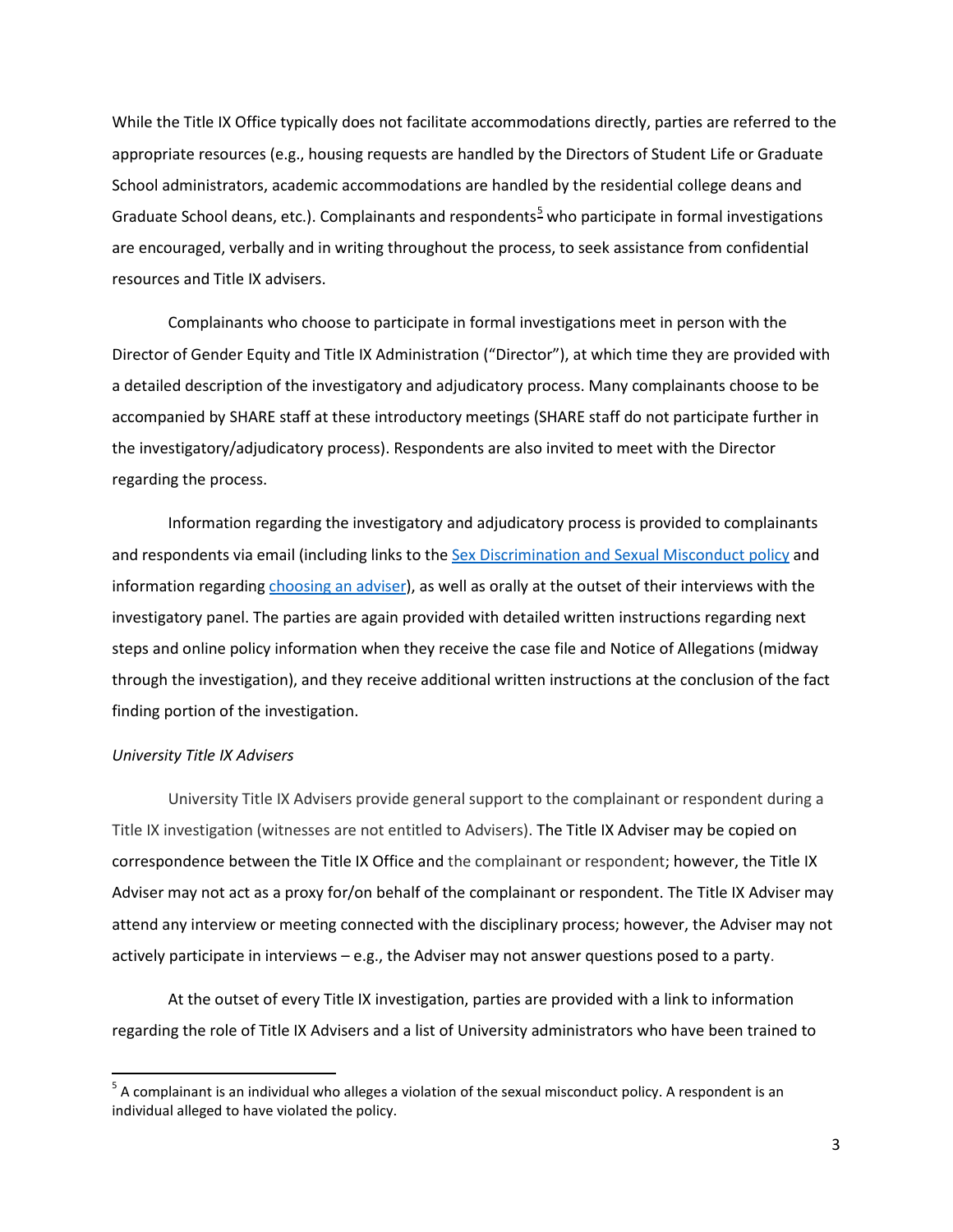Center), Graduate School administrators, and other campus administrators who have volunteered to advocates for a particular complainant's or respondent's position or as adversaries to the other party, advise parties on how to "argue" their cases, or draft documents on the behalf of parties. Rather, their role is to provide general support to the student throughout the process, which may include assisting the party in obtaining resources and **accommodations**, providing emotional support, meeting with the party to discuss case materials, and/or reviewing statements drafted by the party whom they are serve in this capacity. The current list of Advisers includes residential college staff (deans, directors of studies, and directors of student life), Center directors (Women's Center, LGBT Center, Carl A. Fields serve and who have experience working with students on non-academic matters. Through their roles in the residential colleges, Centers, and Graduate School, Title IX Advisers receive regular training in other areas pertaining to supporting students. University Title IX Advisers have a diverse range of personal identities and backgrounds. University employees who serve as Title IX Advisers do not serve as assisting. University administrators who serve in this capacity provide the same level of support regardless of the student's role – complainant or respondent - in the investigation.

New University Title IX Advisers complete a 90-minute in-person training with the Director, which includes detailed information regarding the Title IX process. Thereafter, Title IX Advisers receive annual training. Prior training topics have included best practices for serving as a Title IX Adviser, supporting complainants (provided by the SHARE office), supporting respondents (provided by CPS), causes and consequences of interpersonal violence, legal issues related to Title IX, the Community Integrity Program<sup>6</sup> (provided by a CIP practitioner), prevalence of sexual misconduct on campus, and prior disciplinary outcomes for Title IX cases.

#### *Other Representatives or non-University Title IX Advisers*

 $\overline{a}$ 

 Many University Title IX Advisers serve as residential college staff or deans in the Graduate School. As a result, they are able to manage complainant and respondent accommodation needs during University Title IX Advisers who have undergone campus training, occasionally a party will choose another individual, such as a friend, family member, or attorney, to serve as their Title IX Advisor. the Title IX process, including providing academic extensions, issuing No Communication or No Contact Orders, and facilitating housing changes. Although most complainants and respondents choose

<span id="page-3-0"></span> $6$  CIP is an individualized psychoeducational curriculum administered by a clinical psychologist that serves to assist individuals in exploring harmful attitudes and behaviors, with an aim to empower individuals to actively contribute to a healthier and safer campus community.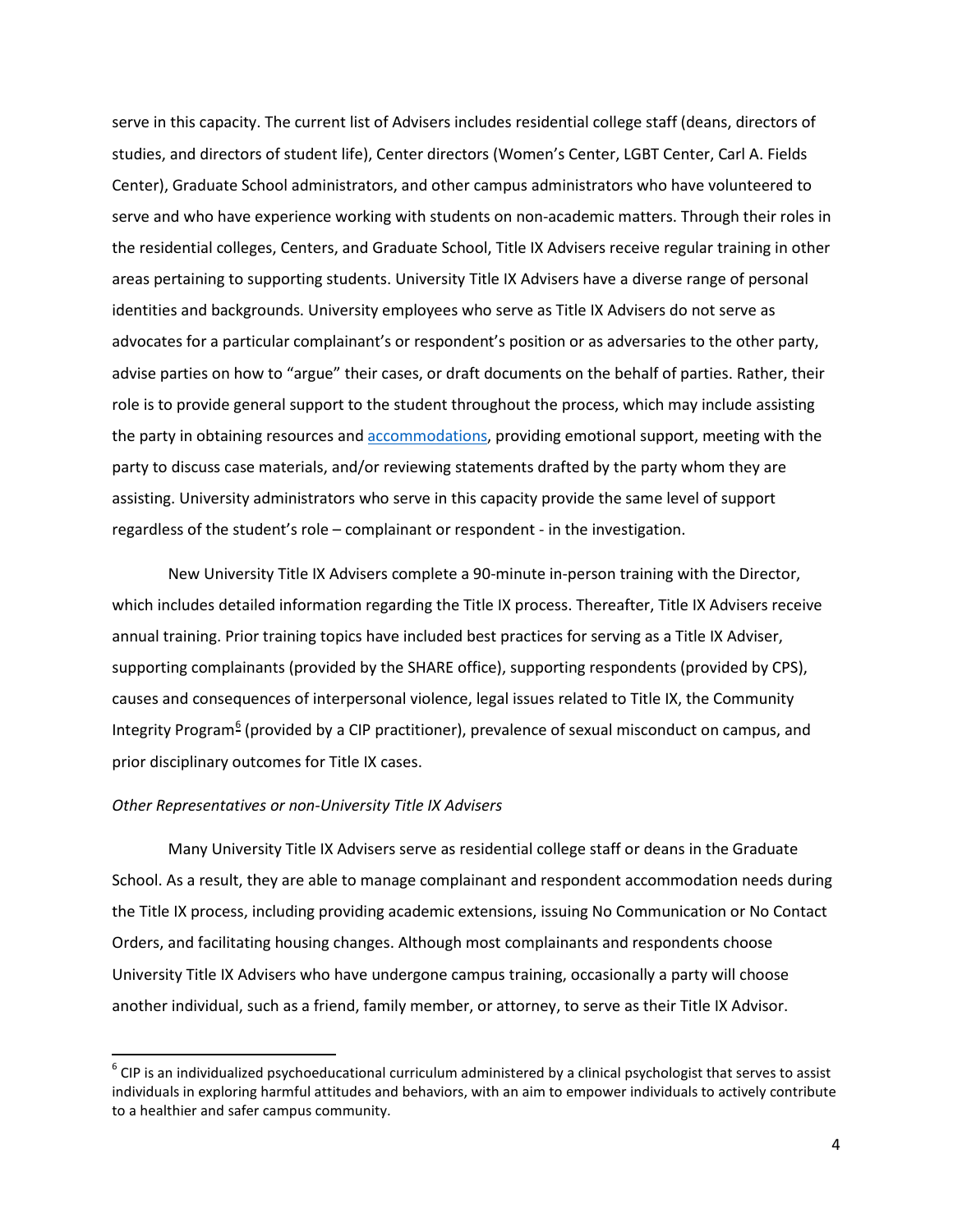accommodations in these situations, students who choose not to work with University advocacy and/or support services must take the initiative to seek accommodations. In an average year, about 20% of Although residential college staff and deans in the Graduate School are still available to assist with parties choose to hire an attorney to serve as their Adviser; this is more common for respondents. The University does not participate in this selection process. During an investigation, attorneys are held to the same standards as University Title IX Advisers (for example, the Adviser may not actively participate in interviews, etc.). In the experience of the University's Title IX investigators and disciplinary authorities, a party's use of an attorney as their Adviser does not impact finding of responsibility or penalty determination.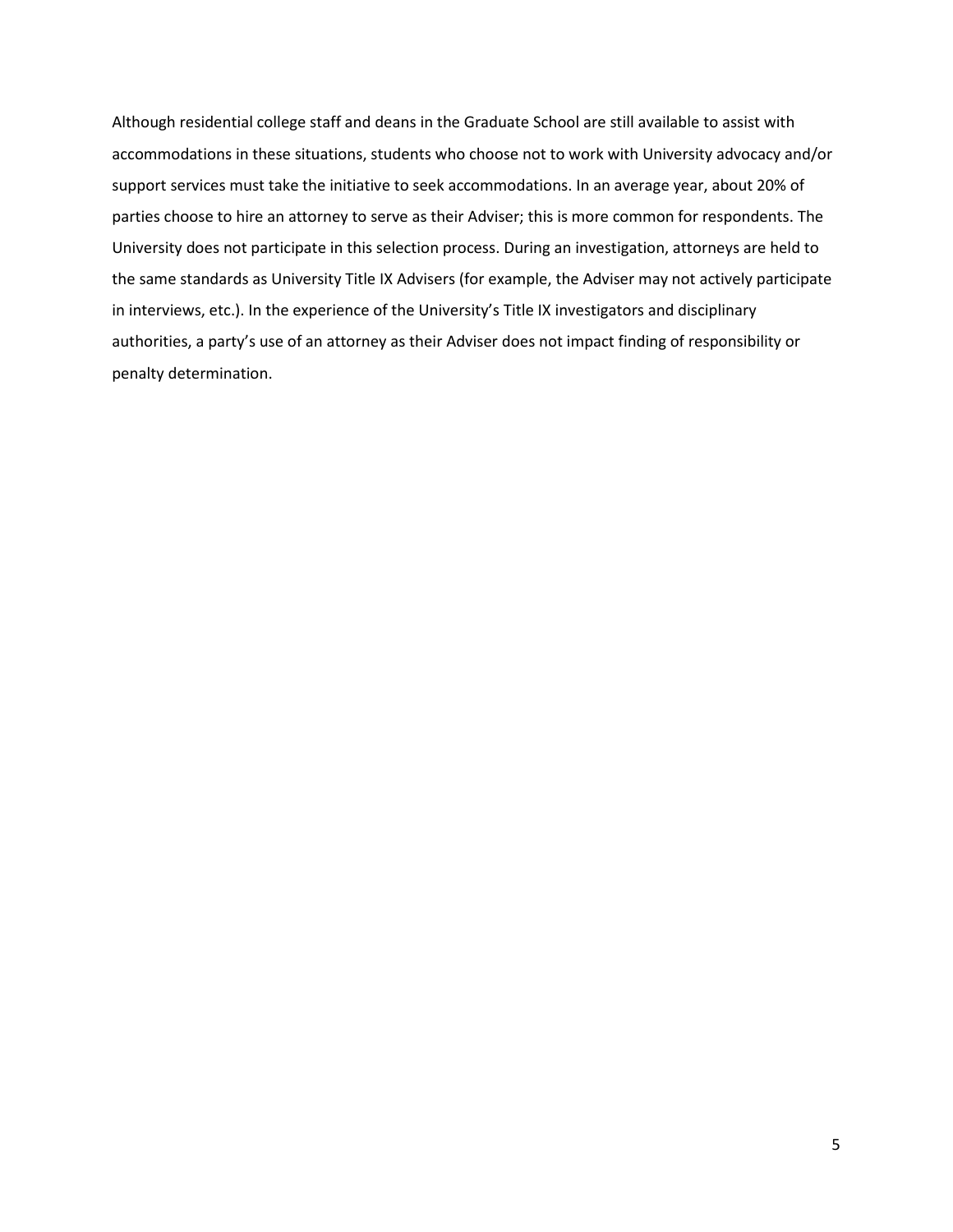# **Appendix B: The Title IX Process**

Below we describe the current process for consultations, investigations, adjudications, and appeals.

# *Consultation with the Title IX Office*

 Director to discuss options that may be available to them. Oftentimes, they are accompanied by a complainant, etc.), the Title IX Office or another office may raise issues of concern with the other party Individuals who feel that they have experienced sexual misconduct regularly meet with the SHARE staff member or other support person (such as a friend) for these initial conversations. Depending on the nature of the alleged policy violation, the complainant may prefer that certain types of conduct be addressed without a formal investigation. If the Title IX Coordinator determines that such a request can be handled appropriately (taking into account the safety of the campus community and/or or provide targeted and/or broad-based training and educational programming for relevant individuals, groups, or departments.

#### *Initiation of Investigation*

 If the complainant chooses to pursue disciplinary action and the allegations are appropriate to continue with a Title IX investigation,<sup>[7](#page-5-0)</sup> the Director provides a detailed description of the Title IX any questions or concerns the complainant may have. Topics discussed during this initial meeting investigation and adjudication process<sup>[8](#page-5-1)</sup> to the complainant. The Director also seeks to answer or address include:

- Choosing an adviser
- Gathering evidence
- Discussing the investigation
- Interviews

 $\overline{a}$ 

- Nature of the questioning
- Notice of Allegations and case file
- Review of case file

<span id="page-5-0"></span>support services. See Rights, Rules, Responsibilities 1.3.10.2 for more information. support services. See <u>Rights, Rules, Responsibilities 1.3.10.2</u> for more information.<br><sup>8</sup> The process described below differs slightly in cases involving faculty or staff respondents, and may differ in cases  $<sup>7</sup>$  In a few circumstances, an individual makes an allegation and wishes to pursue disciplinary action, but following</sup> an Initial Assessment, the Title IX Coordinator determines that the allegations do not support proceeding with a Title IX investigation. Under such circumstances, the individual may still receive accommodations and other

<span id="page-5-1"></span>involving third-party complainants or respondents.<br>
6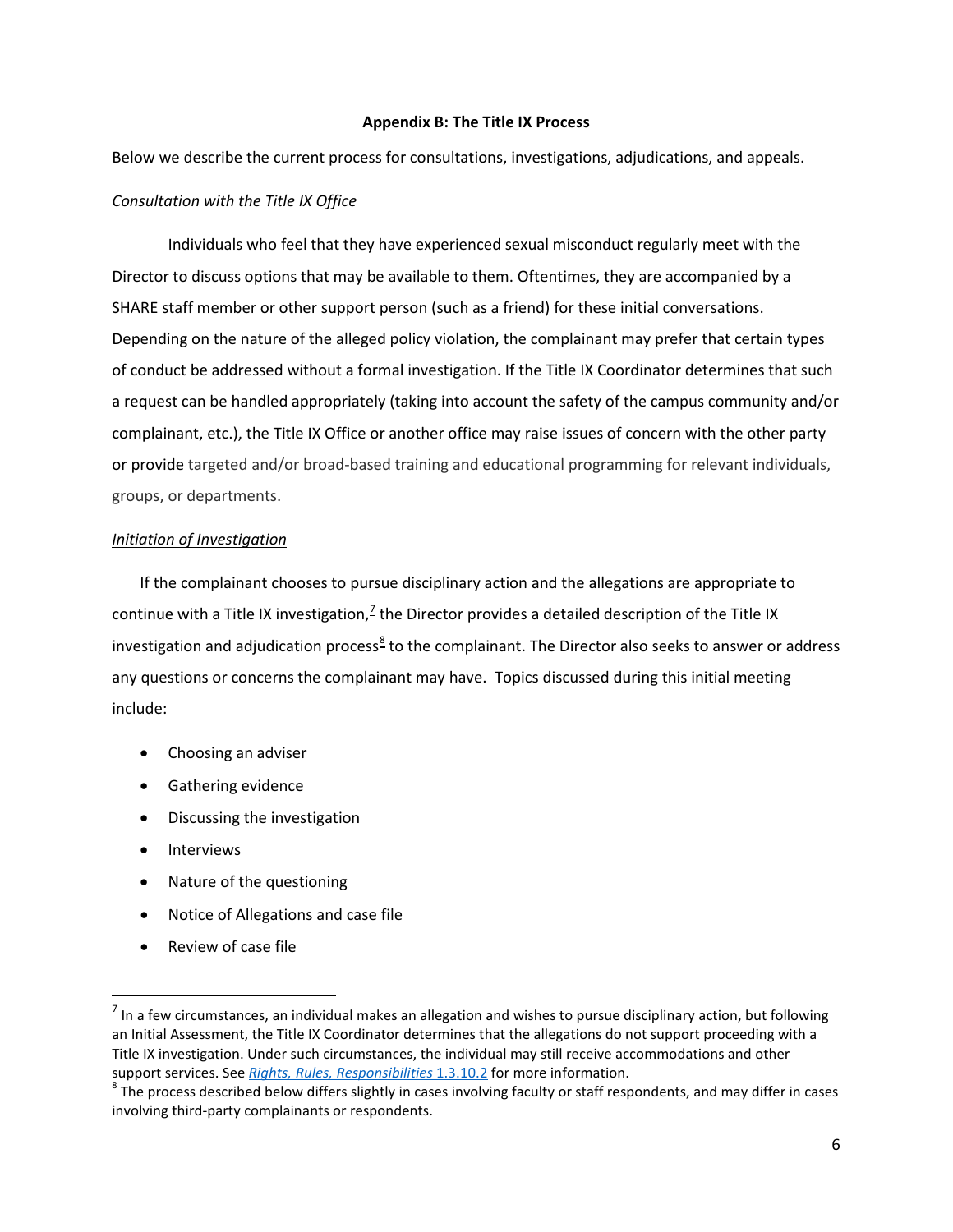- Outcome
- Penalty
- Notification of outcome
- Length of investigation
- Appeals process, and
- Retaliation

 the outset a general range of penalties. The range of behaviors associated with categories of violation is contact can include touching a variety of body parts, over or under the clothes, be brief or extended, While it is impossible to predict the outcome of a particular matter prior to engaging in a thorough investigation, depending on the nature of the allegations, the Director may be able to share at broad, as is the variety of circumstances involved. For example, an allegation of non-consensual sexual take place in public or private settings, or involve repeated actions, or incapacitation. All of these factors can influence the outcome in a manner that makes it unwise and potentially misleading to provide a rubric of expected outcomes at the outset of an investigation.

 investigation, which includes a summary of the process, the name of the investigators assigned to the correspondence with the complainant) also contains information about confidential resources, The Director also offers to meet with the respondent in order to explain the process. Following the initial meeting, the Director sends the complainant a formal email regarding the investigatory panel,<sup>[9](#page-6-0)</sup> links to the Sex Discrimination and Sexual Misconduct policy, information regarding [choosing an adviser,](https://sexualmisconductinvestigations.princeton.edu/information-parties/choosing-adviser) and information regarding next steps.<sup>10</sup> This correspondence (or prior accommodations, and reporting to law enforcement. The Director sends a similar email to the respondent, which includes information regarding the nature of the allegation against them (for example, the date and location of the incident and the type of behavior alleged) and support resources.

## *Factual Investigation*

 $\overline{\phantom{a}}$ 

<span id="page-6-0"></span> $9$  The investigative panelists, who have a diversity of personal identities, are comprehensively and regularly trained regarding topics such as trauma, intersectionality, and regulatory compliance. Conflict of interest protocols are in place so that administrators involved in the process are recused as necessary.

<span id="page-6-1"></span> *[Responsibilities](https://rrr.princeton.edu/university#comp1310)* 1.3.10.7 for more information about this option.  $10$  The panel can investigate other allegations of misconduct, including ones related to other forms of discrimination and/or harassment based on identity, during a combined investigation. See *[Rights, Rules,](https://rrr.princeton.edu/university#comp1310)*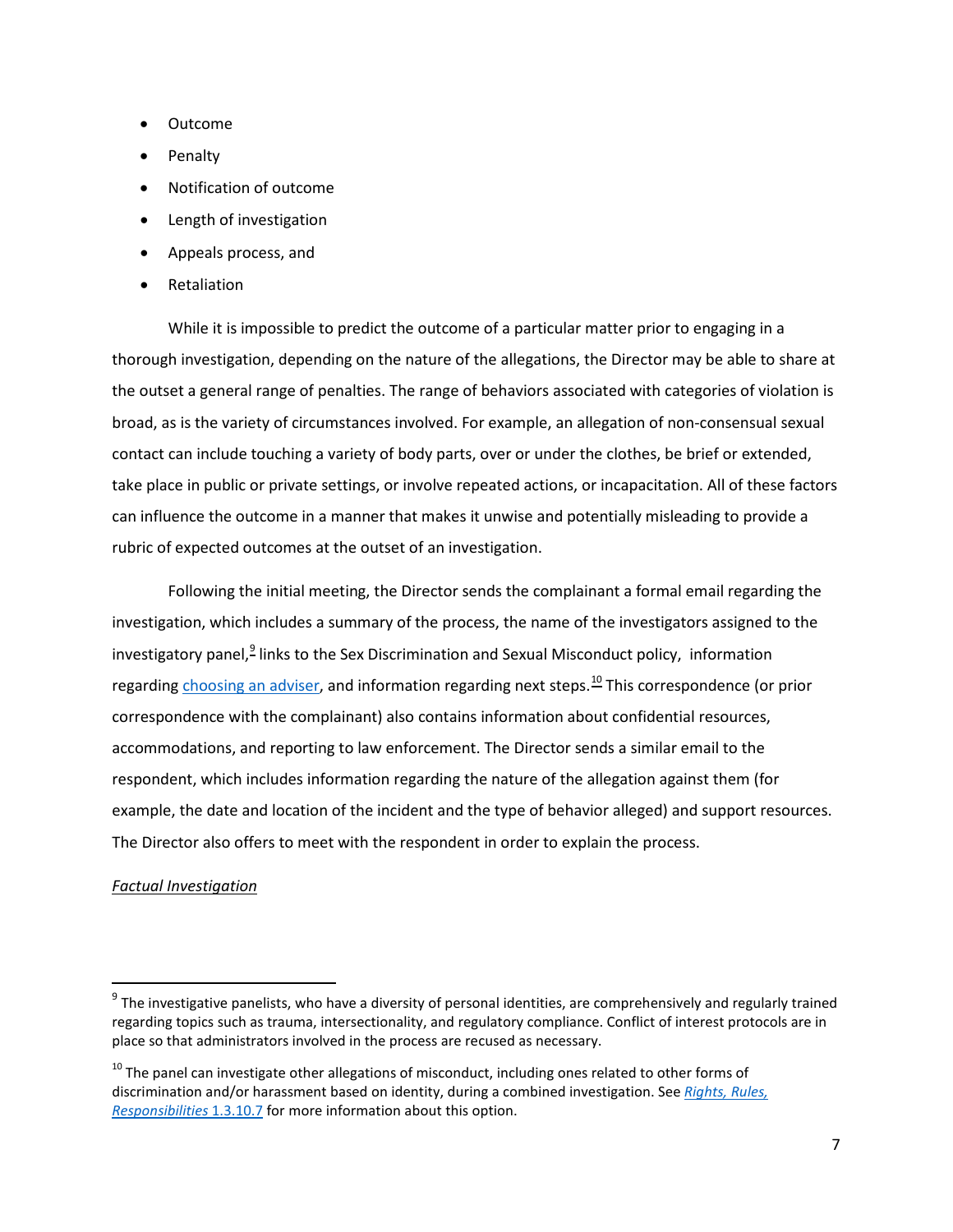parties are encouraged to identify evidence that they believe could be relevant, and the investigative ask the parties and witnesses to provide specific evidence if the investigators determine that such members of the Princeton community); for example, individuals who witnessed the incident, individuals Because the parties themselves usually have the best information about their experiences, the panel will seek to obtain such evidence. In addition, during the course of interviews, investigators will evidence may be relevant to the investigation. The investigators will themselves seek relevant information from publicly available sources and/or from the University (for example, where camera footage or card entry records may be relevant). The most common types of evidence submitted by parties and witnesses in these cases include: messages (texts, Facebook, Snapchat, etc.), emails, letters, diary/journal entries, medical records, photographs, and videos. Investigators will also ask the parties to provide the names of individuals whom the parties believe have relevant information (including nonwith whom the parties spoke regarding the incident, etc.

 witnesses, and will collect all relevant available information. At the start of both the complainant's and described. The panel's notes are read back to interviewees at the end of each interview, during which The investigative panel conducts separate interviews of the complainant, respondent, and any the respondent's interviews with the investigatory panel, the investigatory/adjudicatory process is again

time the interviewee and their Adviser can make adjustments to the interview notes if appropriate.<br>It is important that the investigators obtain all possible relevant information. Therefore, the difficult to experience. In addition, investigators may need to ask questions of parties and witnesses related to alcohol and drug use in order to ascertain levels of intoxication, which may impact the the incident, the use of alcohol or other drugs, or trauma), individuals may not clearly recall every aspect investigators must ask detailed questions which may relate to very personal matters. The investigators are trained to do so in a sensitive and respectful manner, but it is recognized that such questioning is reliability of memories. The panel recognizes that for a variety of reasons (e.g., the length of time since of an incident.

 involving student respondents, the case file will be shared, in redacted form, with both parties and their After the above-described information has been gathered, the panel prepares a case file of all relevant documents, including all interview summaries and other documents/materials. In cases

8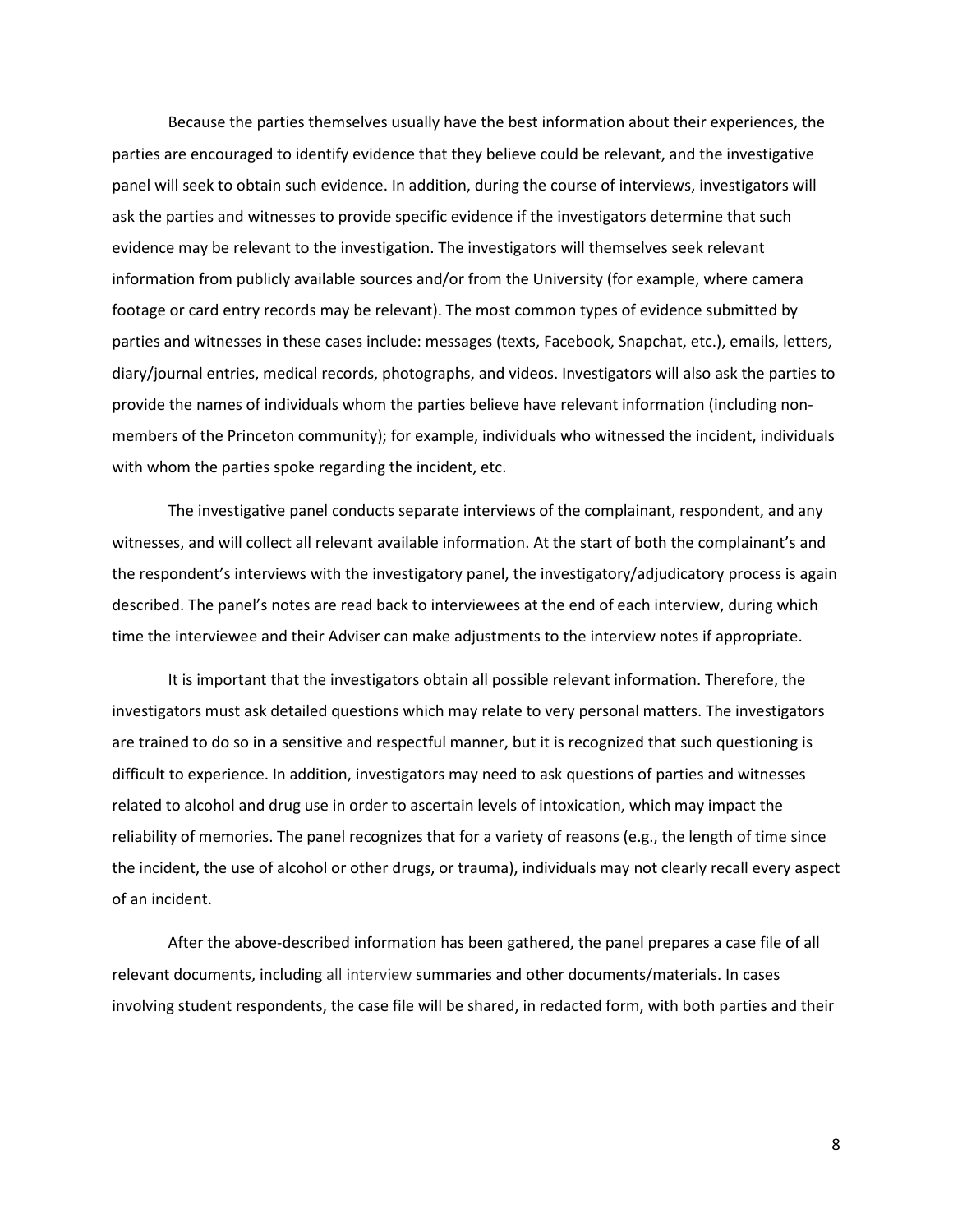advisers.<sup>11</sup> Together with the case file, both parties also receive the Notice of Allegations, which describes all of the allegations to be adjudicated.

describes all of the allegations to be adjudicated.<br>The parties are asked to review the full case file. (If a party chooses not to do so, this limits their ability to respond to the material in the file.) After reviewing the file, both parties typically have five business days to (1) submit a written response to the panel; (2) inform the panel that they would like to meet again with the panel, (3) request that the panel consider the collection of other information, be interviewed. This includes the ability to engage in cross-examination by submitting proposed questions for the panel to ask parties and/or witnesses. If any additional information is gathered by the panel, it is shared with both parties. and/or (4) identify individuals who may possess relevant information and request that such individuals

 respondent is found not responsible if a majority of the panelists find that there is insufficient allegation, the panel is not making a determination that the alleged conduct did not occur – rather, the multiple allegations (for example, related to different acts), the panel will consider and address each allegation separately. The panel will explain its decision in a final panel memorandum, which will include At the conclusion of the investigation, the panel determines whether the respondent has violated the Sex Discrimination and Sexual Misconduct policy.<sup>[12](#page-8-1)</sup> The respondent is held responsible if a majority of the panelists find that a preponderance of the evidence supports the allegation(s). The information to substantiate the particular allegation(s). If the panel does not substantiate a factual panel is concluding that it cannot make that determination based on the available evidence. If there are an assessment of the credibility of the parties and the witnesses. The multipage (typically from five to twenty pages in length) panel memorandum contains procedural information, factual history, credibility assessments, relevant policies, findings of fact, and findings of responsibility.

# *Outcome/Penalty*

**.** 

If a majority of the panel finds that the Sex Discrimination and Sexual Misconduct policy has been violated, the panel's memorandum and the case file is forwarded to the dean of undergraduate students and deputy dean of the Graduate School. The deans jointly determine the appropriate penalty.

<span id="page-8-0"></span> $11$  In rare cases, an individual who alleges a violation of policy chooses (for various personal reasons) not to serve as a formal complainant but rather as a witness. In such cases, they have been specifically advised at the outset of the investigation that if they choose not to serve as a formal complainant, they will not receive the case outcome and will not have the right to appeal.

<span id="page-8-1"></span> identity-based discrimination and/or harassment). See *[Rights, Rules, Responsibilities](https://rrr.princeton.edu/university#comp1310)* 1.3.10.7.  $12$  As stated above, the panel can also make findings related to other policy violations (such as other forms of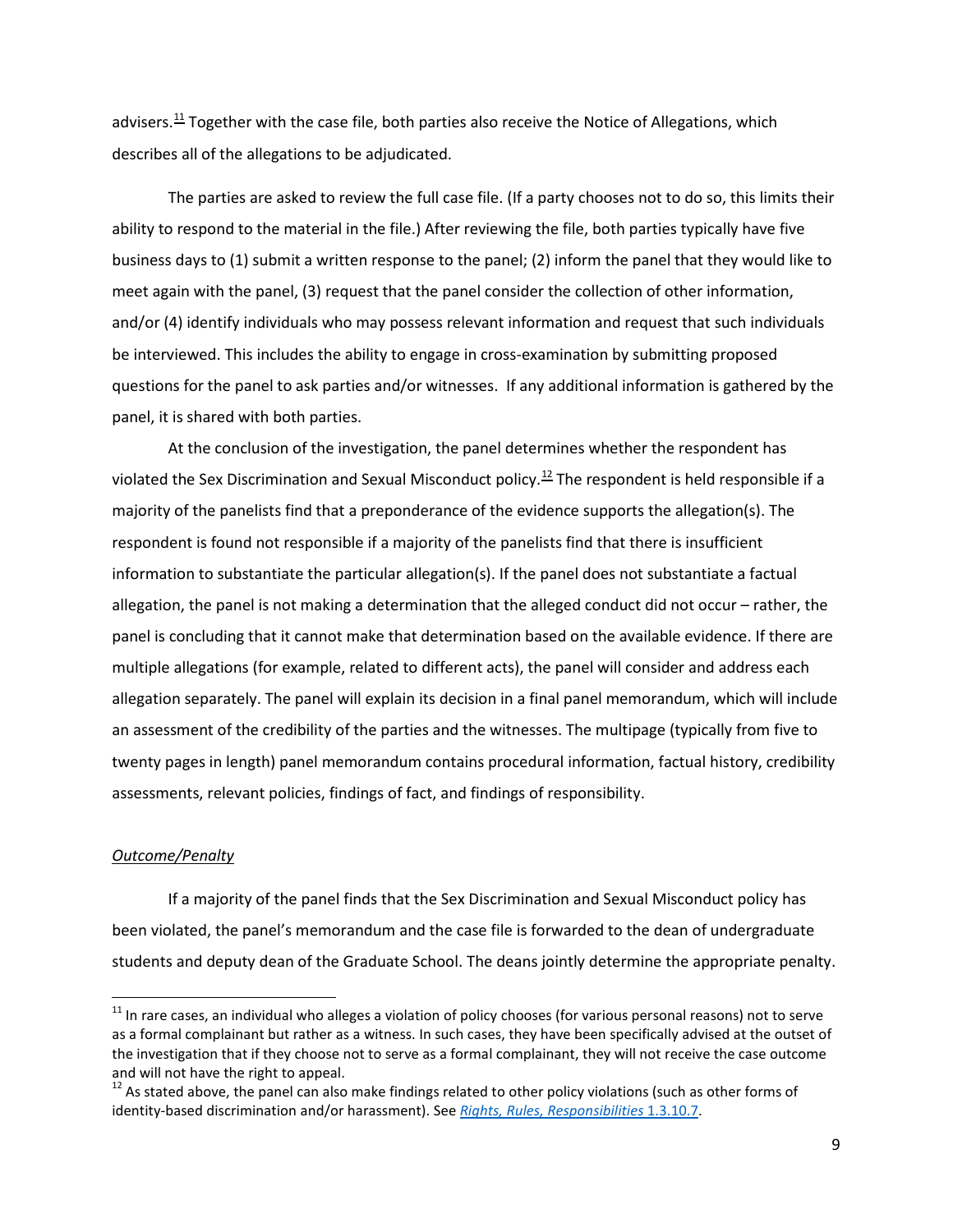equitable application of sanctions for similar conduct is essential to preserving the actual and perceived a sanction for the current violation. If a respondent is found responsible for multiple violations, this will be reflected in the penalty. In determining penalty, the most important consideration is the relative seriousness of the infraction. Consideration is given to the specific standards of conduct that were violated and the impact of the respondent's actions on the individuals personally affected, the University community, and the University's values. Precedent cases inform the decision and are normally determinative, as the fair and fairness of the disciplinary system.<sup>[13](#page-9-0)</sup> (However, the University does make carefully considered adjustments in its use of precedent over time with appropriate notice to the campus community.) A respondent's previous disciplinary record (a violation of any sort) is taken into account when considering

 Both parties and their Advisers are notified separately via email of the outcome of the investigation. In cases involving student respondents, both parties receive the panel's memorandum and an outcome letter, which includes penalty information if applicable.  $^{14}$ 

#### *Appeal*

 $\overline{\phantom{a}}$ 

 the appeal process, in which both the complainant and the respondent are entitled to participate administrators and/or faculty members). Grounds for appeal are as follows: (1) there is substantial relevant information that was not presented and reasonably could not have been presented during the investigation, and such information might have materially impacted the panel's finding on responsibility; (2) there was procedural unfairness during the disciplinary process and such unfairness materially impacted the panel's finding on responsibility; or (3) the imposed penalty does not fall within the range of penalties imposed for similar misconduct. When the parties are notified of the outcome of the case, they receive information regarding equally. Appeals are heard by the Student Appeal Committee (which consists of three senior

## *Feedback regarding the process*

<span id="page-9-0"></span><sup>&</sup>lt;sup>13</sup> Although each case is unique, <u>Information regarding Penalties in Sexual Misconduct Cases</u> and the University's for prior cases. annual [Sexual Discrimination and Sexual Misconduct disciplinary reports p](https://sexualmisconduct.princeton.edu/reports)rovide information regarding outcomes

<span id="page-9-1"></span><sup>&</sup>lt;sup>14</sup> Without exception, in cases involving student complainants and student respondents, every complainant and respondent receive detailed outcome information in writing. As noted above, individuals who have made an informed choice not to serve as a formal complainant do not receive the case outcome and do not have the right to appeal.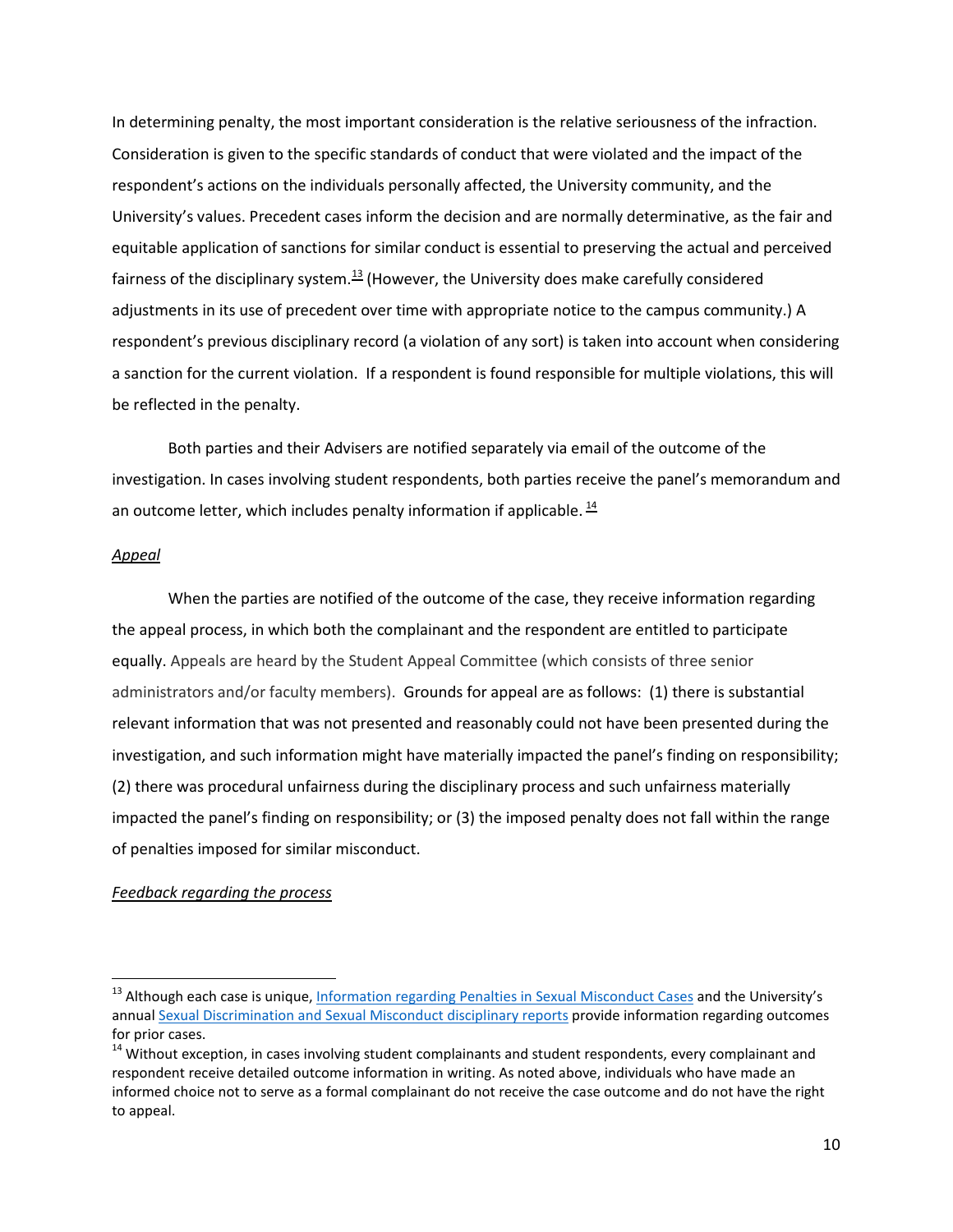The University welcomes general student input and feedback about the sexual misconduct example, input from the Women in STEM graduate student group resulted in development of new held in 2018 resulted in several important changes to University policy. The Faculty-Student Committee wish to provide general comments or suggestions regarding the sexual misconduct process may contact email address (*facultystudentcommittee@princeton.edu*). In addition, individuals can share comments policy and investigatory/adjudicatory process. In addition to this report and its recommendations, there have been numerous prior instances in which feedback has informed enhancements to the process. For online and in-person training materials. Feedback gathered through written submissions and town halls on Sexual Misconduct collects ideas annually to inform its [yearly recommendations.](https://sexualmisconduct.princeton.edu/faculty-student-committee) Individuals who Title IX Coordinator Michele Minter (*mminter@princeton.edu*) or use the Faculty-Student Committee's or suggestions regarding the process with SHARE staff members, who can assist individuals in advocating for systemic change.

 Occasionally, after the conclusion of a case and appeal, a party will attempt to revisit the case statements in writing and maintains them as part of the case file but cannot meet with the parties after the conclusion of a case. Feedback related to a case or the Title IX process can also be sent to the through other venues, including efforts to make further arguments. The Title IX Office can receive such University Provost, Deborah Prentice [\(predebb@princeton.edu\)](mailto:predebb@princeton.edu) in writing.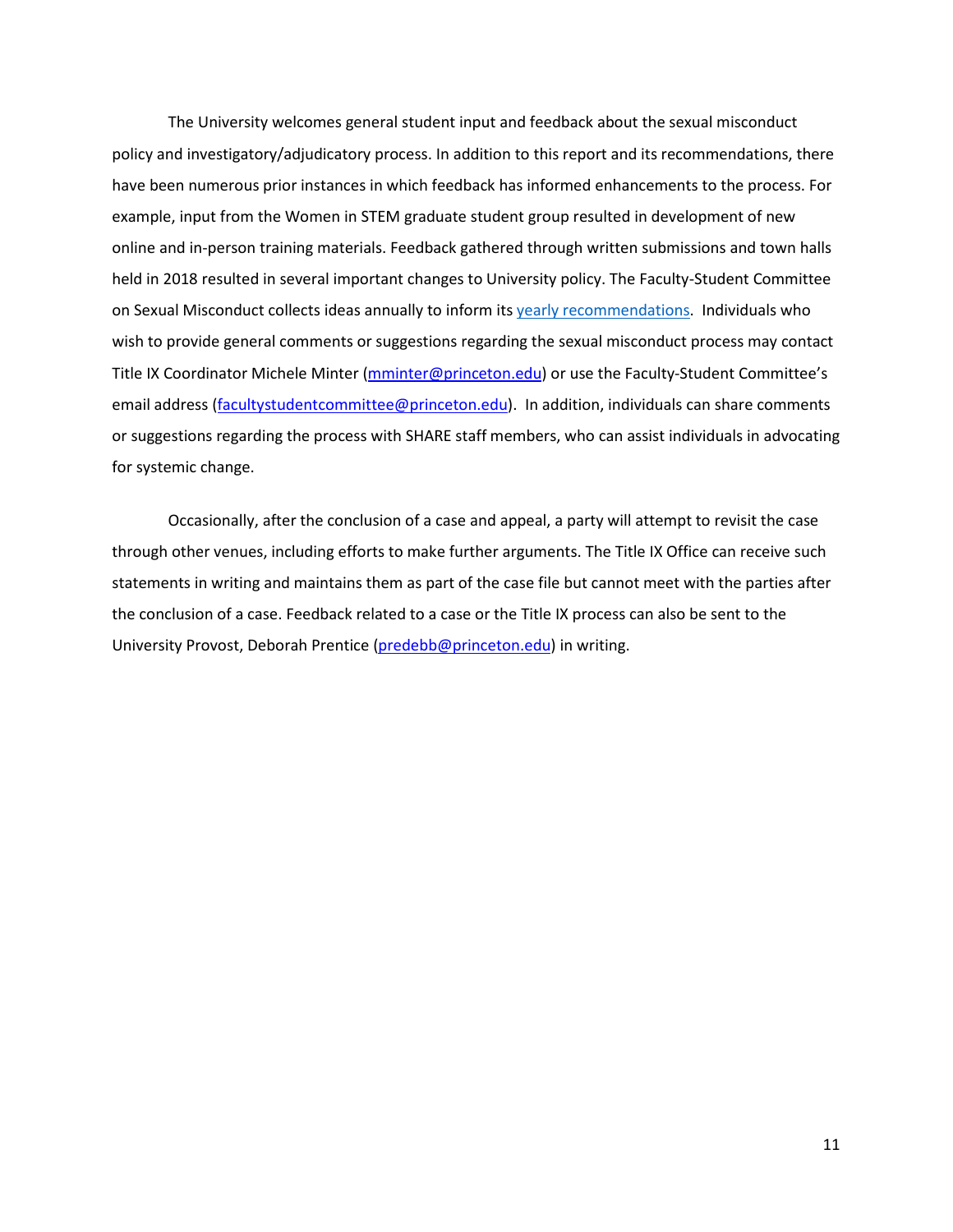#### **Appendix C**

#### **Restorative Practices Working Group: Charge**

The Faculty-Student Committee on Sexual Misconduct and the University Student Life Committee, meeting jointly, recommend the establishment of a Working Group on Restorative Practices. The Working Group, which would include administrators, undergraduate and graduate students, will operate during academic year '20 and make an initial report by the end of the fall semester. The joint Committees will serve as executive sponsor for the Working Group and receive periodic reports regarding the Working Group's activities and recommendations.

 The Working Group will focus primarily on restorative practices (trust building, conflict resolution and community dialogue) rather than restorative justice (alternatives to disciplinary systems). Research indicates that it is critical that universities establish a strong foundation of restorative practices prior to integrating them into any adjudicative processes. In its review of restorative practices, the working group should consider their applicability for many forms of community conflict, including but not limited to bias and sexual misconduct concerns.

The Working Group will consider the following strategic questions:

- Do we need restorative practices at Princeton, and if so, why? What challenges can they help us to address?
- • How might restorative practices be developed on the Princeton campus as a strategy for conflict resolution and/or community support?
- What are the challenges of implementing restorative practices in Princeton's current climate, and how could those challenges be addressed?
- that training? • Several campus administrators received restorative practices training in 2018. Building on this experience, what additional training would be useful for administrators, and who might receive
- What is the role of faculty in restorative practices on campus?
- • Given the critical importance of student participation, what is the responsibility of students in ensuring the success of restorative practices? What training should students receive, and how might that training be organized?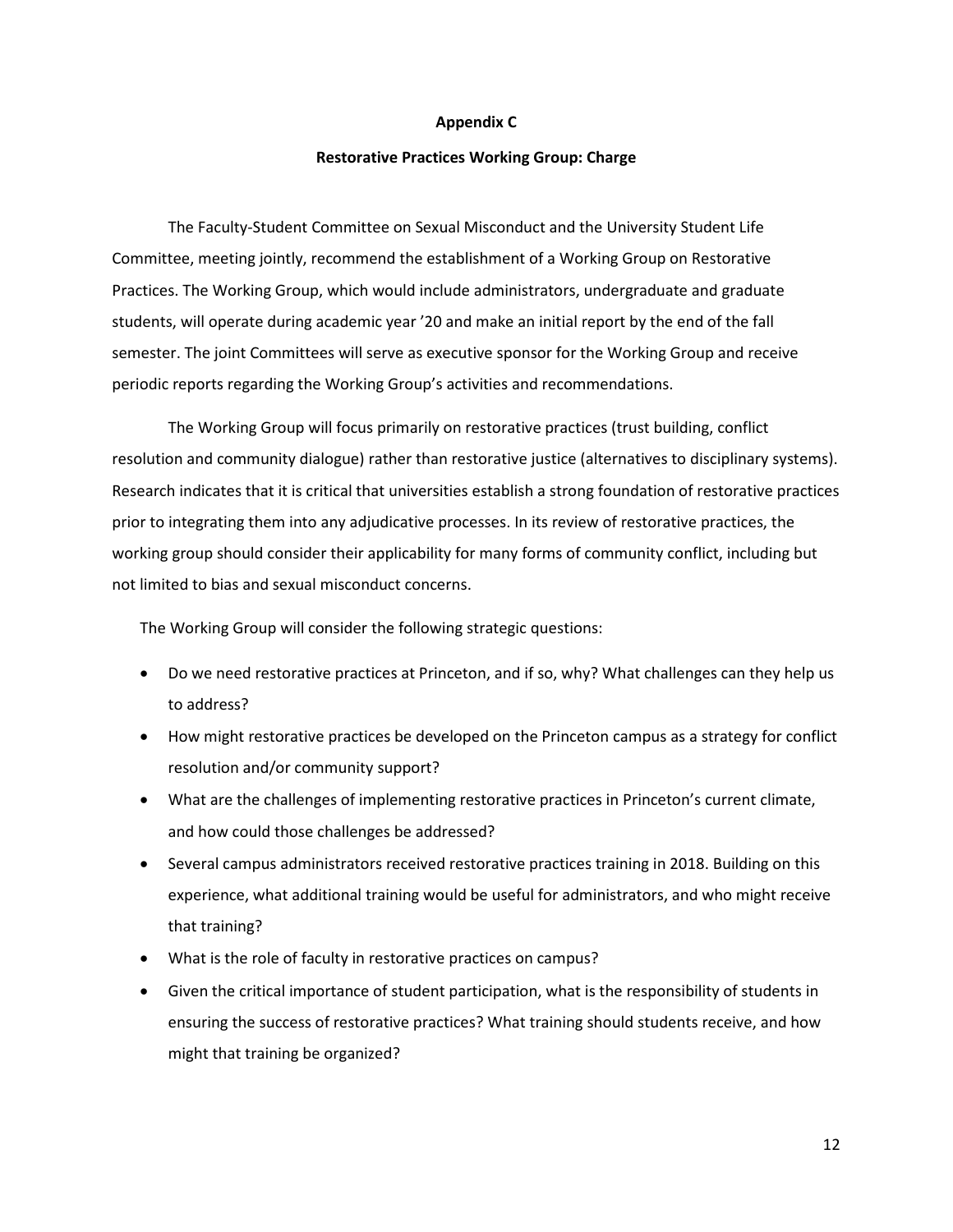adjudicatory purposes, and are there learnings that could be relevant to Princeton's • In what higher education contexts (if any) have restorative justice programs been used for development of restorative practices?

 It is the expectation that the Working Group may choose to organize trainings, workshops or consultations with external experts in order to explore these topics.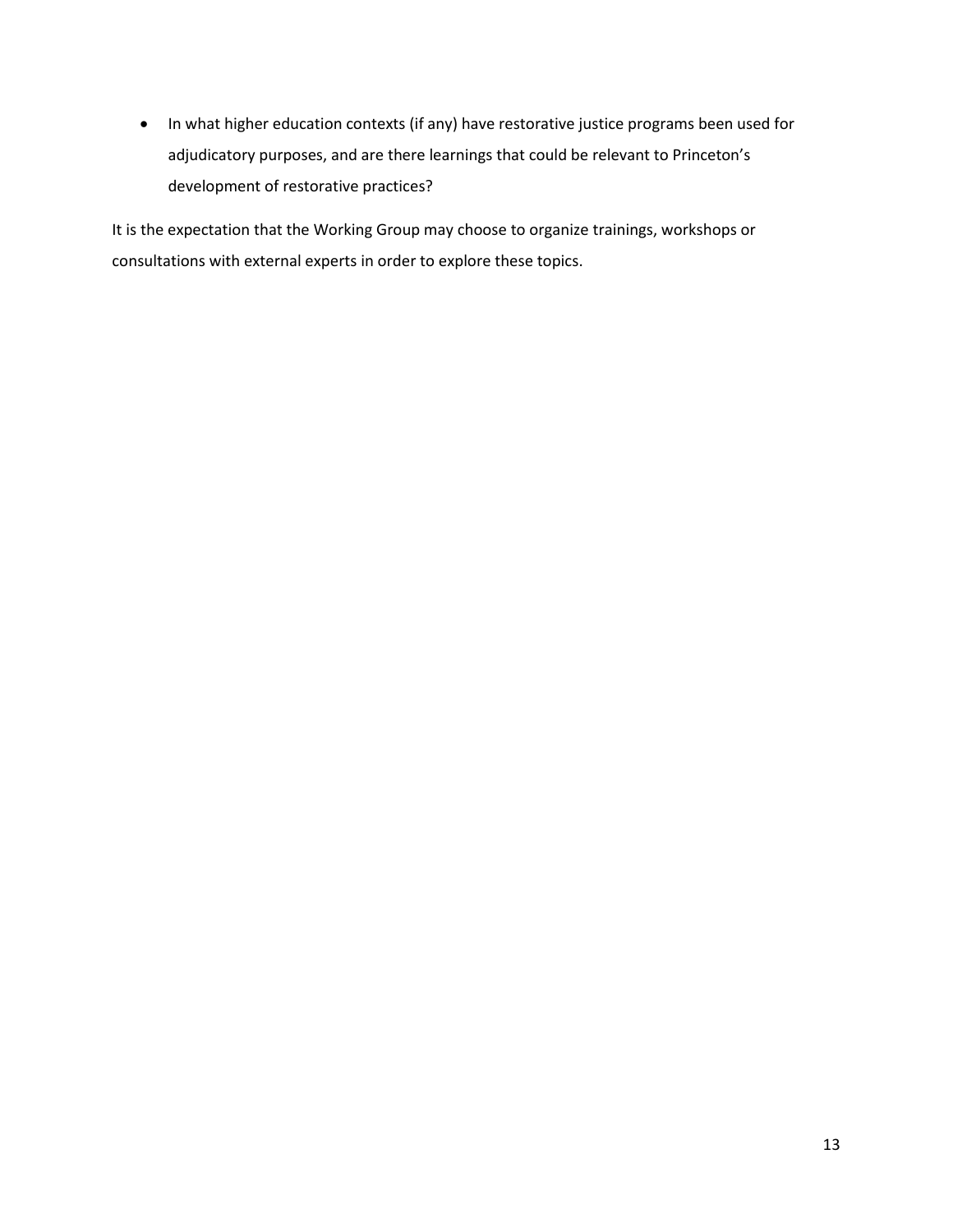#### **Appendix D: Training and Educational Programming**

 and Title IX Administration conduct more than 110 in-person prevention and/or awareness trainings for Some students have expressed a desire for more training regarding sexual misconduct prevention, with a focus on peer leaders. Annually, the SHARE Office and the Office of Gender Equity undergraduate and graduate students.

 person training. Prior to 2014, the only students who received mandatory training related to sexual misconduct were RCAs and SHARE Peers. Today, all undergraduate and graduate students receive two Mandatory training for students has expanded significantly, both in terms of online and inmandatory online trainings during their enrollment at Princeton (covering topics such as sexual misconduct prevention, prevalence, and bystander intervention, as well as resources and reporting information), and students with certain types of leadership roles (e.g., RCAs, Resident Graduate Students, eating club officers) receive additional in-person training, as do eating club members and varsity athletes. As the training program has expanded, the goal has been to provide additional learning opportunities that reinforce key concepts at appropriate intervals throughout the student tenure.

In addition, the University has made a commitment to the development of a four-year curricular model. In May 2017, the Faculty Student Committee on Sexual Misconduct recommended that

 …the University develop a comprehensive mandatory four-year sexual violence prevention and proper curriculum will necessitate a careful review of what is developmentally appropriate to different students absorb information, and an evaluation of the efficacy of the proposed programs. As such, the Committee recognized that this will be a long-term project. education program for undergraduate students. The Committee recognized that developing the each year, careful consideration of the various mediums and approaches through which

 programs. As such, the Committee recognized that this will be a long-term project. The SHARE Office, which oversees the University's prevention efforts, continues to work to build out this one of this process was to develop the SHARE Office's theory of change and logic model, in order to four-year curriculum, with a similar, appropriately customized curriculum for Graduate Students. Stage undertake a gap analysis (stage two) of the current violence prevention efforts. The theory of change and logic model are now complete and a gap analysis is underway.

 In addition to the extensive schedule of mandatory trainings for students listed in Appendix X, responding to rejection, and mindful allyship. numerous additional trainings are provided to student groups upon request. Topics include consent,

14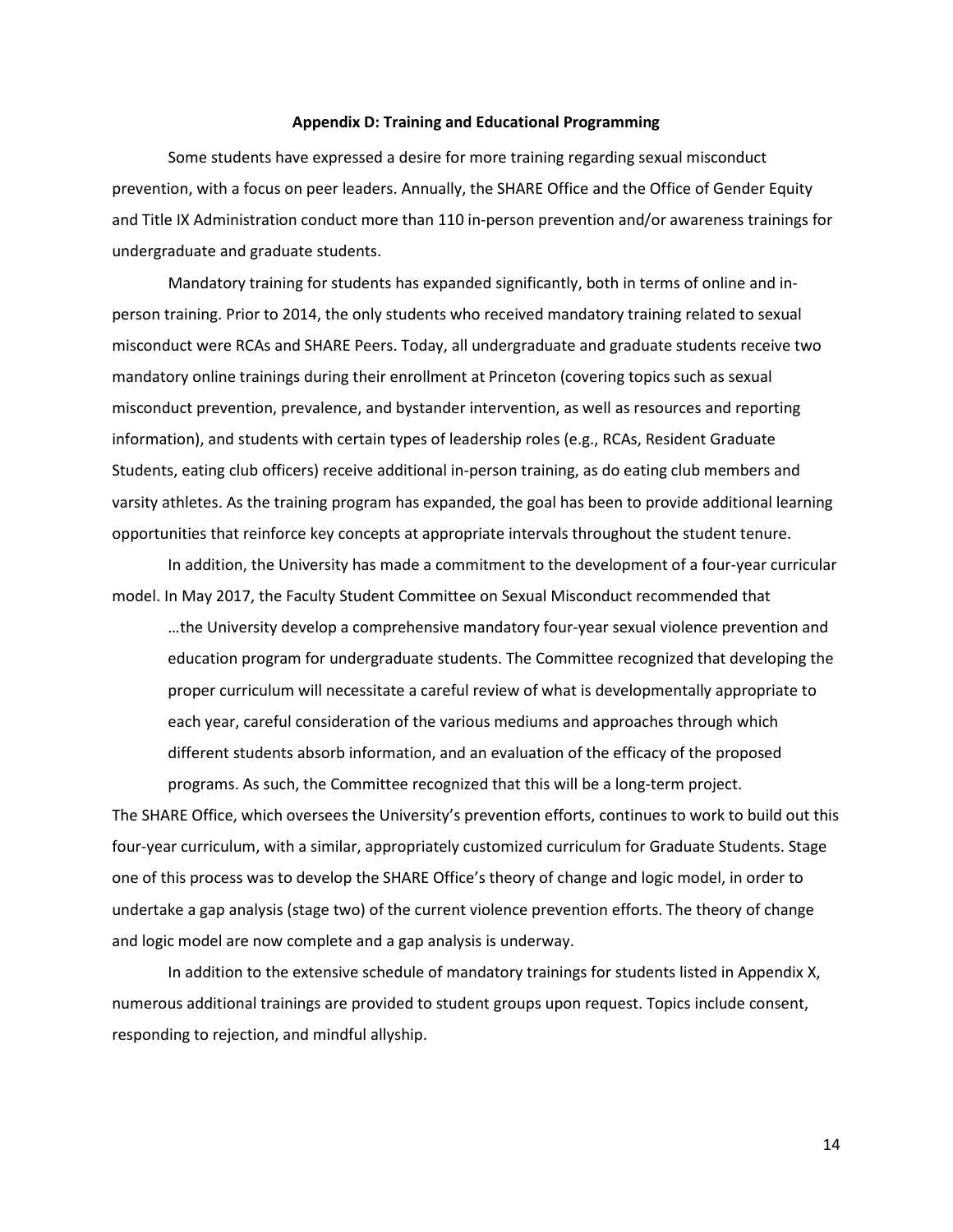# **Current mandatory training offerings as of September 1, 2019**

| First year              | 1.5 hour online sexual assault prevention training ("Not Anymore!") - course registration hold applied |  |  |  |  |  |  |
|-------------------------|--------------------------------------------------------------------------------------------------------|--|--|--|--|--|--|
| undergrads              | until completed (includes other first time students (transfers, exchange students))                    |  |  |  |  |  |  |
|                         |                                                                                                        |  |  |  |  |  |  |
|                         | 1.5 hour in-person play and debrief by SHARE staff ("The Way You Move")                                |  |  |  |  |  |  |
|                         |                                                                                                        |  |  |  |  |  |  |
|                         | 30 minute in-person debrief by SHARE peers                                                             |  |  |  |  |  |  |
| <b>Juniors</b>          | 30 minute online training- course registration hold applied until completed                            |  |  |  |  |  |  |
| <b>RCAs</b>             | 1 hour small-group Title IX training for all RCAs                                                      |  |  |  |  |  |  |
|                         |                                                                                                        |  |  |  |  |  |  |
|                         | 1 hour Title IX training for new RCAs                                                                  |  |  |  |  |  |  |
|                         |                                                                                                        |  |  |  |  |  |  |
|                         | 30 minute Title IX training for returning RCAs                                                         |  |  |  |  |  |  |
|                         |                                                                                                        |  |  |  |  |  |  |
|                         | 1 hour SHARE training for returning RCAs                                                               |  |  |  |  |  |  |
|                         |                                                                                                        |  |  |  |  |  |  |
|                         | 1 hour SHARE training for new RCAs                                                                     |  |  |  |  |  |  |
|                         | 30 minute "Behind Closed Doors" role play training for all RCAs with SHARE staff (6 rounds, 3.5 hours) |  |  |  |  |  |  |
| <b>SHARE</b> peers      | 4 full days of training by SHARE staff                                                                 |  |  |  |  |  |  |
| Varsity athletes        | Annual training through SCORRE by SHARE staff and trained team facilitators (30 minutes to 2.5         |  |  |  |  |  |  |
|                         | hours, over 3 year cycle)                                                                              |  |  |  |  |  |  |
| Club/intramural         | 15 minute Title IX training                                                                            |  |  |  |  |  |  |
| leaders                 |                                                                                                        |  |  |  |  |  |  |
|                         | 15 minute SHARE training                                                                               |  |  |  |  |  |  |
| Eating club             | 1 hour Title IX/SHARE training                                                                         |  |  |  |  |  |  |
| officers (all)          |                                                                                                        |  |  |  |  |  |  |
|                         | 1.25 hours training by SHARE peers                                                                     |  |  |  |  |  |  |
| Eating club             | 30 minute Title IX training, specifically to support healthy practices related to Club admissions      |  |  |  |  |  |  |
| officers                |                                                                                                        |  |  |  |  |  |  |
|                         | 30 minute SHARE training, specifically to support healthy practices related to Club admissions         |  |  |  |  |  |  |
| Eating club             | 30 minute SHARE training                                                                               |  |  |  |  |  |  |
| members                 |                                                                                                        |  |  |  |  |  |  |
| Eating club new         | 15 minute training by SHARE peers                                                                      |  |  |  |  |  |  |
| members                 |                                                                                                        |  |  |  |  |  |  |
| <b>Bridge Year</b>      | 30 minute SHARE training                                                                               |  |  |  |  |  |  |
| students                |                                                                                                        |  |  |  |  |  |  |
| <b>Bridge Year site</b> | 1.5 hours SHARE training                                                                               |  |  |  |  |  |  |
| supervisors             |                                                                                                        |  |  |  |  |  |  |
| <b>Outdoor Action</b>   | 1 hour UMatter training with SHARE staff and other administrators                                      |  |  |  |  |  |  |
| Community               | 1 hour UMatter training with SHARE staff and other administrators                                      |  |  |  |  |  |  |
| Action                  |                                                                                                        |  |  |  |  |  |  |
| <b>Fall Athlete</b>     | 1 hour UMatter training with SHARE staff and other administrators                                      |  |  |  |  |  |  |
| Leaders                 |                                                                                                        |  |  |  |  |  |  |
| Dialogue in             | 1 hour UMatter training with SHARE staff and other administrators                                      |  |  |  |  |  |  |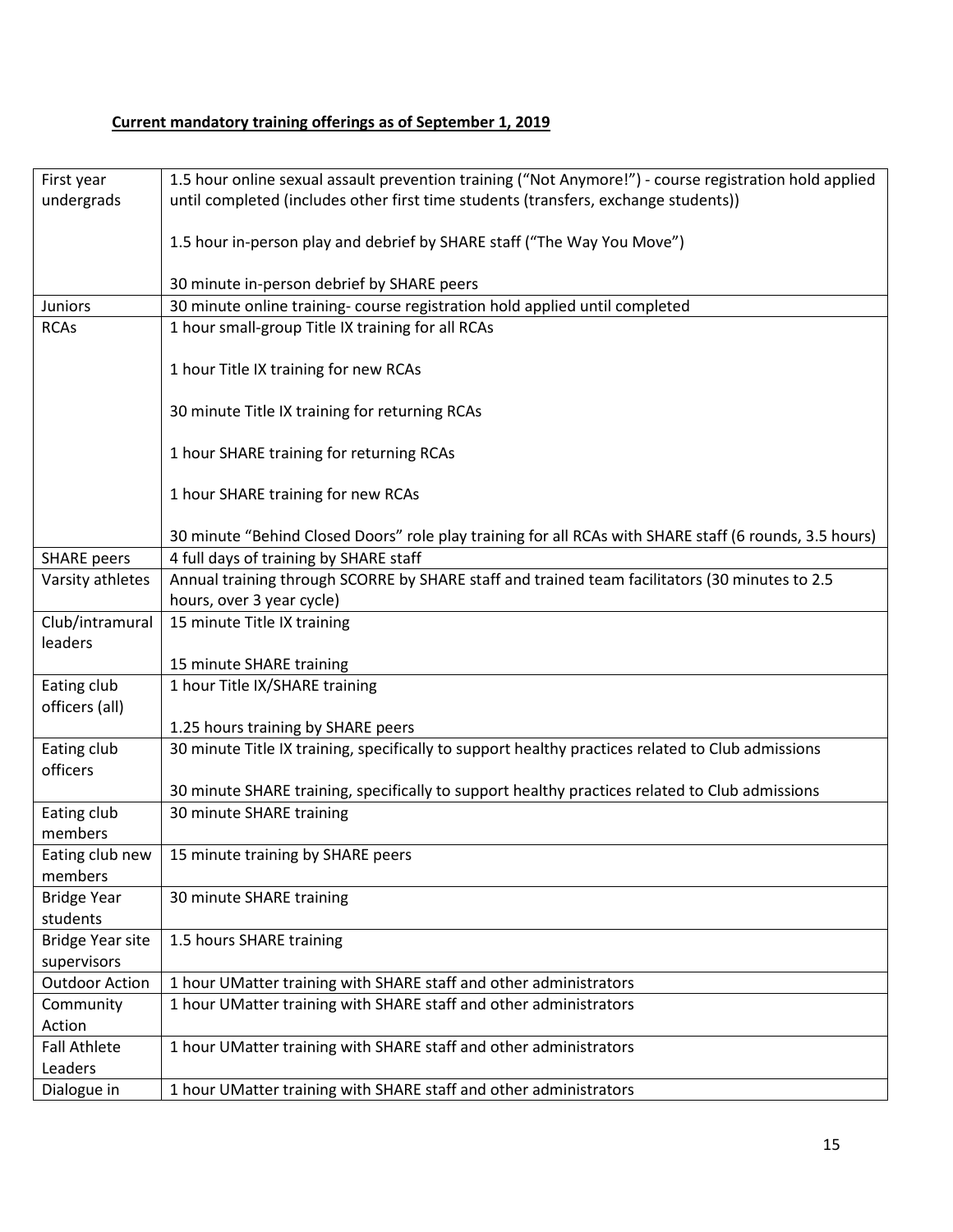| <b>Difference</b>   |                                                                                                     |  |  |  |  |
|---------------------|-----------------------------------------------------------------------------------------------------|--|--|--|--|
| Leaders             |                                                                                                     |  |  |  |  |
| Orientation         | 1 hour UMatter training with SHARE staff and other administrators                                   |  |  |  |  |
| Leaders             |                                                                                                     |  |  |  |  |
| ROTC cadets         | 1.75 hours training with SHARE peers                                                                |  |  |  |  |
| First year          | 2.0 hours online sexual assault prevention training ("Not Anymore!" for graduate students) – course |  |  |  |  |
| graduate            | registration hold applied until completed                                                           |  |  |  |  |
| students            |                                                                                                     |  |  |  |  |
| First year          | 1.5 hour "Fostering Inclusion" training by Title IX staff and other administrators                  |  |  |  |  |
| graduate            |                                                                                                     |  |  |  |  |
| students            |                                                                                                     |  |  |  |  |
| Second year         | 45 minute online training ("Preventing Sexual Harassment") - course registration hold applied until |  |  |  |  |
| graduate            | completed and cannot serve as Als/preceptors                                                        |  |  |  |  |
| students            |                                                                                                     |  |  |  |  |
| <b>RGSs</b>         | 1 hour Title IX/SHARE training for new RGSs                                                         |  |  |  |  |
| <b>FSI RCAS</b>     | 1 hour Title IX/SHARE training                                                                      |  |  |  |  |
| <b>FSI students</b> | 1 hour Title IX/SHARE training                                                                      |  |  |  |  |
| <b>SIFP</b>         | 1 hour Title IX/SHARE training                                                                      |  |  |  |  |
| head/graduate       |                                                                                                     |  |  |  |  |
| fellows             |                                                                                                     |  |  |  |  |
| DBar staff          | 1 hour SHARE training                                                                               |  |  |  |  |

# **SHARE's Research-Based Pedagogy**

 $\overline{\phantom{a}}$ 

 knowledge and skills for incoming Princeton students, who hail from all over the world with varying flexibility to complete the course in their own time and from any location with internet. Princeton's practices of asynchronous online education<sup>[15](#page-15-0)</sup>. In fact, data trends from the last three years about the from pre to post, and over 93% of students responding to a post-program survey (>90%) consistently SHARE's online violence prevention programming is designed to facilitate an equitable foundation of exposure to education about relationships and interpersonal harms. Online programming used in this way fosters asynchronous (not simultaneous/concurrent in time) learning by giving students the current online violence prevention programs are interactive and reflective, both of which are supported undergraduate online program, "Not Anymore!", shows significant improvement of knowledge/skills express support of the online course (see table below).

<span id="page-15-0"></span><sup>&</sup>lt;sup>15</sup> Garrison, D. R. (2017). E-Learning in the 21st Century: A Community of Inquiry Framework for Research and Practice (3rd Edition). London: Routledge/Taylor and Francis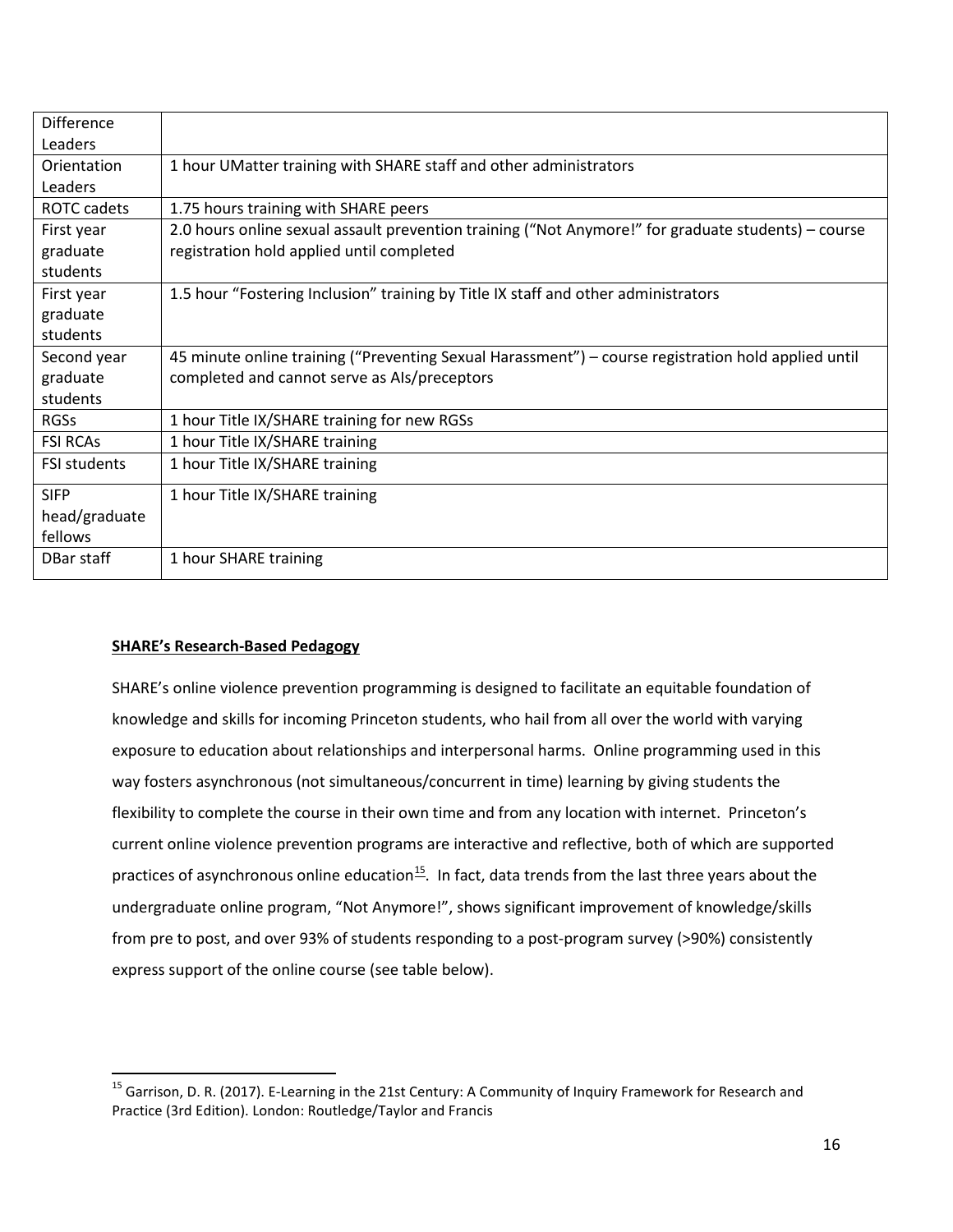| <b>Fiscal</b><br>Year | #<br><b>Complete</b> | <b>Consent to</b><br>data<br>analysis | Avg.<br><b>Pre-test</b> | Avg.<br>Post-<br>test | "Overall, this<br>program is"<br>(Excellent/Good) | "It is important for<br>colleges to provide<br>this program"<br>(Strongly<br>Agree/Agree) |
|-----------------------|----------------------|---------------------------------------|-------------------------|-----------------------|---------------------------------------------------|-------------------------------------------------------------------------------------------|
| 2019                  | 1356                 | 1002<br>(74%)                         | 67%                     | 95%                   | 89%                                               | 94%                                                                                       |
| 2018                  | 1319                 | 1017<br>(77%)                         | 67%                     | 95%                   | 88%                                               | 94%                                                                                       |
| 2017                  | 1337                 | 1008<br>(75%)                         | 68%                     | 94%                   | 89%                                               | 93%                                                                                       |

such as [bystander intervention;](http://www.ncdsv.org/images/Sex%20Violence%20Prevention%20through%20Bystander%20Education.pdf) [targeting the risk and protective factors of interpersonal violence;](https://www.cdc.gov/violenceprevention/intimatepartnerviolence/riskprotectivefactors.html) using oppression; and addressing violence from each of the **socio-ecological levels**. Furthermore, SHARE's provision of survivor-support enables SHARE to center the experiences of Princeton students to inform its prevention and advocacy work every day. In addition to online training, which is considered to provide baseline information, SHARE's pedagogical approach to violence prevention adheres to a blended learning environment, including providing inperson trainings (facilitated by SHARE staff and SHARE peers) to students. Collectively, these online and in-person efforts were developed using current research-supported practices for early/primar[y violence](https://www.cdc.gov/violenceprevention/sexualviolence/prevention.html) [prevention,](https://www.cdc.gov/violenceprevention/sexualviolence/prevention.html) which includes, but is not limited to: promoting healthy social norms and prevention skills, an intersectional approach to address the intersections of interpersonal violence with other forms of its prevention and advocacy work every day.<br>
17<br>
17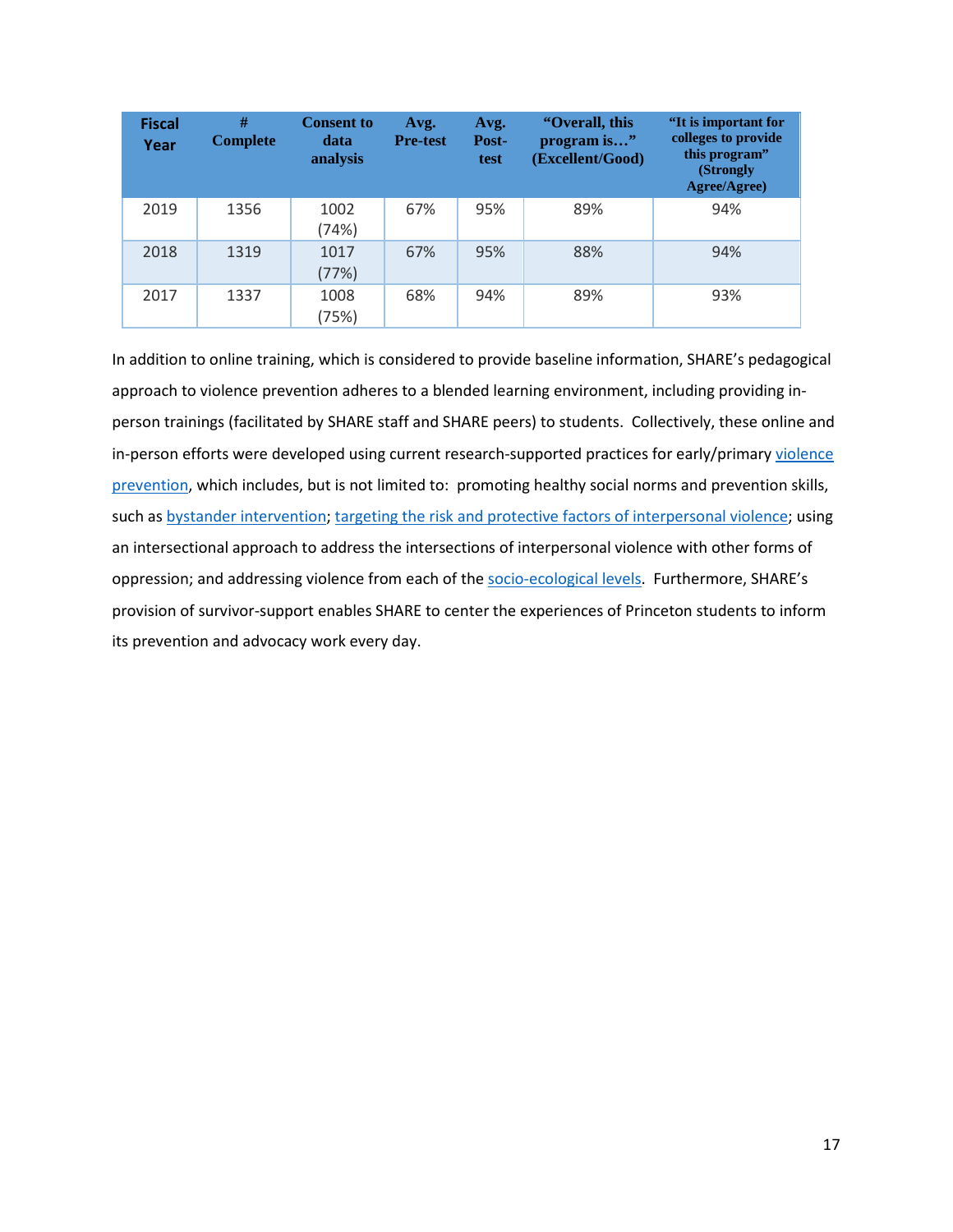#### **Appendix E: the SHARE Peers**

 Members of the SHARE Peer Program (SPP) serve as spokespersons, student mentors, and liaisons for students and the SHARE Office. Members also provide educational workshops and bystander behavior. As first responders for survivors of interpersonal violence, SHARE Peers are trained awareness programming to empower students with healthy relationship skills and to promote active annually to support survivors using a trauma-informed validation and referral model. As a result, SHARE Peers are recognized as specialized allies who assist in connecting students to the SHARE Office and other resources on/off campus. Annually there are approximately 40 SHARE Peers.

 The recruitment of SHARE Peers is methodical and multifaceted. Given the focus on and sensitive nature of interpersonal violence and in order to ensure that Peers have the capacity (skills, commitment, academic, etc.) to serve effectively, SHARE Peer membership is highly selective. Diversity is an important consideration, and the recruitment process includes outreach and promotion to a variety of student populations. The application and review process use a structured rubric and interview process in order to mitigate unconscious bias and identify core competencies, as well as motivations for joining the program.

 During the training, SHARE Peers learn about the intersectionality of interpersonal violence, trauma- informed response, reflexive practices, self-care, and allyship. Based on evidence-informed frameworks, empower the student community with healthy relationship skills and prosocial bystander behavior. Peers have participated in workshops to strengthen their understanding of the LGBT Center and Each fall, the SPP participates in a four-day training, which is an essential part of team-building. the SHARE Peers develop critical skills and build a foundation of knowledge that can help them Peers also receive ongoing development trainings throughout the year; in the last two years, SHARE supporting affiliated student survivors; regarding Title IX policy and procedures; and regarding boundary setting strategies.

SHARE Peers are volunteers. Despite the time demands of their roles, it is challenging to pay them without raising a compliance requirement that they serve as mandatory reporters. However, it is acknowledged that opportunities to enhance the inclusivity of the SPP merit further consideration. The SHARE staff are committed to continuing this exploration.

18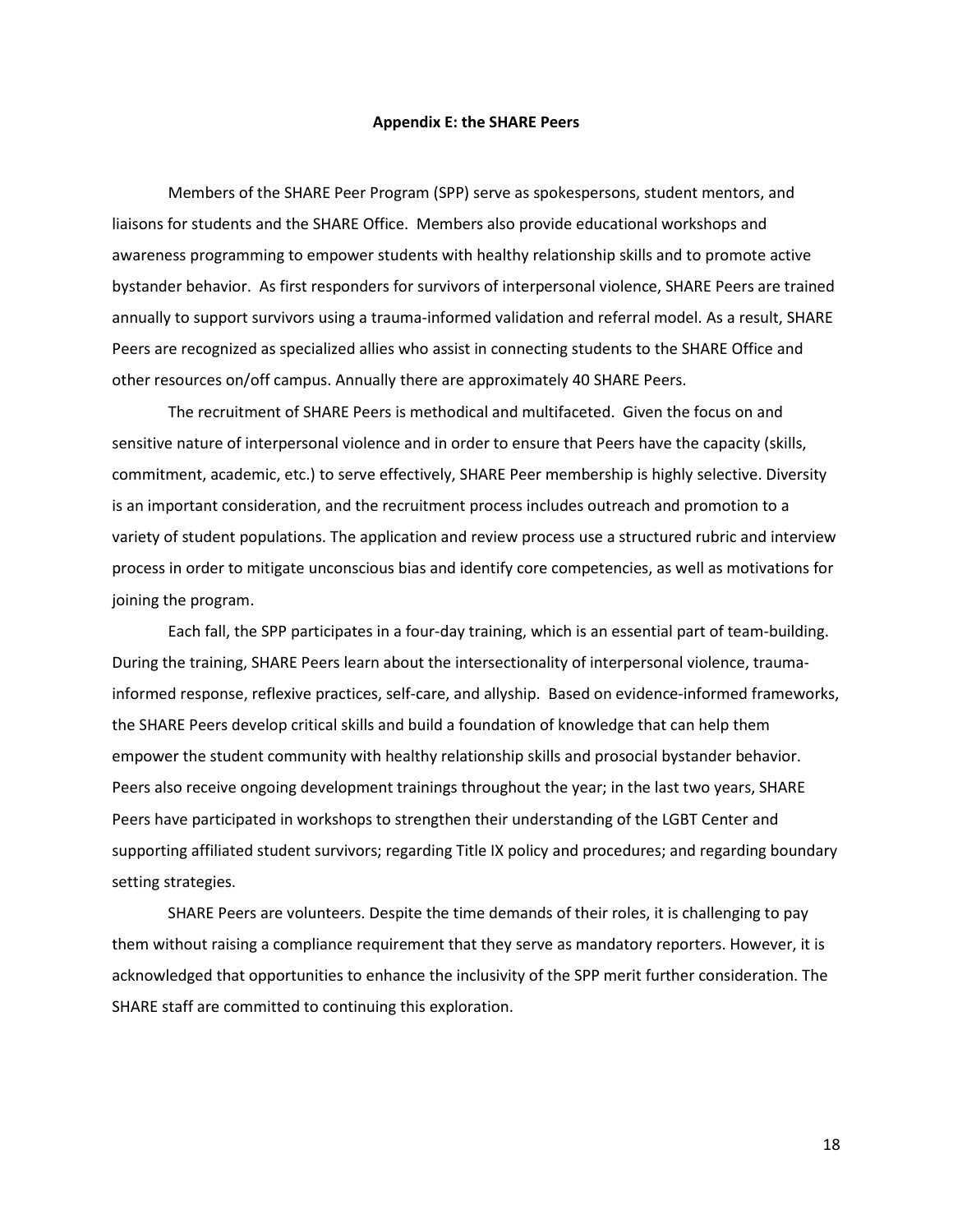## **Appendix F**

# **Emergency Funds Review Working Group: Charge**

 related to emergency funding for mental health and other medical services, will operate during academic year '20 and make an initial report by the end of the fall semester. Vice President Rochelle The Faculty-Student Committee on Sexual Misconduct and the University Student Life Committee, meeting jointly, recommend the establishment of an Emergency Funds Review Working Group. The Working Group, to be composed of administrators with responsibility for managing funding Calhoun will serve as executive sponsor for the Working Group and receive periodic reports regarding the Working Group's activities and recommendations.

The Working Group will consider the following strategic questions:

- How can the availability of emergency medical funds be made more visible to students?
- How can the process of accessing emergency medical funds be streamlined and made more efficient?
- Where are emergency medical funds currently located institutionally, and for what purposes? What are the utilization patterns? Are the funds sufficient to address student demand, and/or are the funds allocated to the right purposes?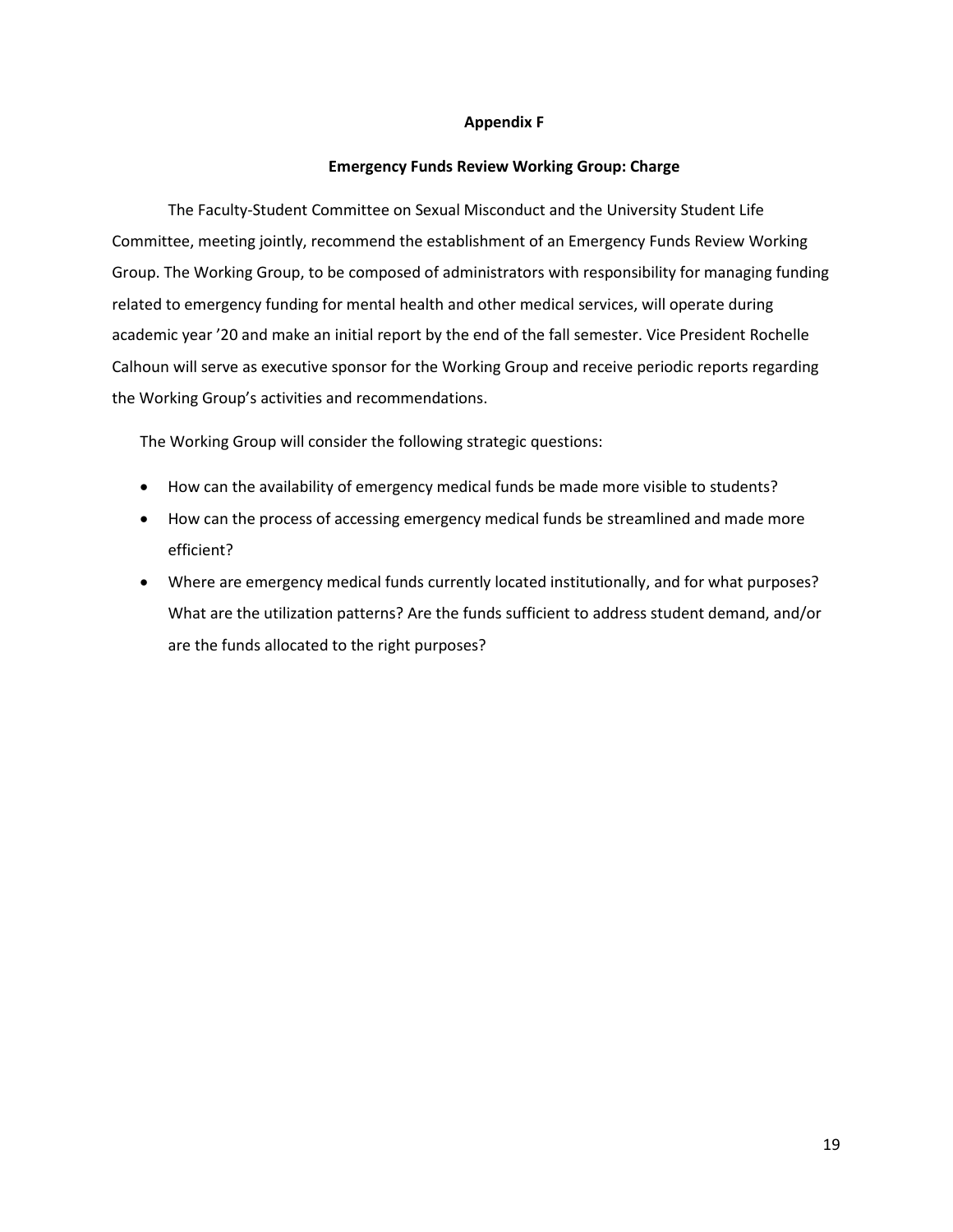# **Appendix G: Members of the Joint Committees**

 Misconduct and University Student Life Committee in order to prepare this report. The following individuals served as members of the joint Faculty-Student Committee on Sexual

Co-chairs of the joint Committees:

- • W. Rochelle Calhoun, Vice President for Campus Life (USLC)
- Nicolas Gregory '22 (USLC)
- Mai Nguyen GS Psychology (USLC)
- J. Nicole Shelton, Stuart Professor of Psychology (Faculty-Student Committee)
- Abigail Novick 'GS Neuroscience (Faculty-Student Committee)

Members of the joint Committees:

- Professor of Politics (USLC) • Brandice Canes-Wrone, Donald E. Stokes Professor of Public and International Affairs and
- Kathleen Deignan, Dean of Undergraduate Students (Faculty-Student Committee and USLC)
- Frederick M. Hughson, Professor of Molecular Biology (Faculty-Student Committee)
- Michele Minter, Vice Provost for Institutional Equity and Diversity (Faculty-Student Committee)
- • Chitra Parikh '21 (USLC)
- Lisa M. Schreyer, Associate Dean for Student Life, the Graduate School (USLC)
- • Zarnab Virk '20 (USLC)
- Michael W. Zhang 'GS Art and Archeology (Faculty-Student Committee)

The joint Committees thank the following additional members of the Faculty-Student Committee on

Sexual Misconduct and USLC who provided valued input:

- • Sandra L. Bermann, Cotsen Professor in the Humanities and Professor of Comparative Literature (USLC)
- • Peyton L. Lawrenz '19 (Faculty-Student Committee)
- Bridgett M. vonHoldt, Associate Professor of Ecology and Evolutionary Biology (USLC)
- Nick Wu '19 (Faculty-Student Committee)